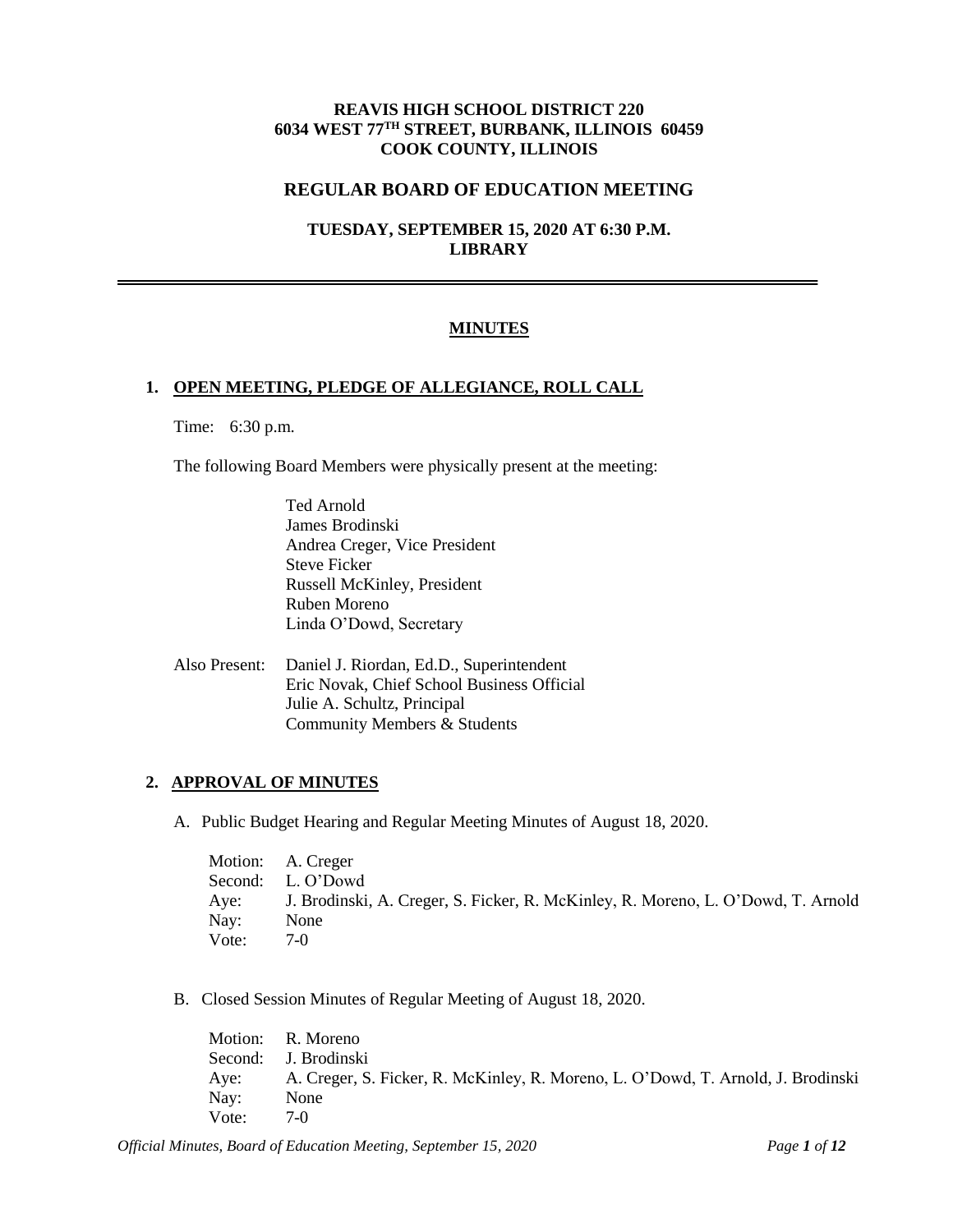## **3. AUDIENCE PARTICIPATION**

There was no *Audience Participation* at this meeting.

#### **4. COMMUNITY USE OF FACILITIES**

There were no *Facility Requests* at this meeting.

#### **5. FISCAL MANAGEMENT**

A. Financial Statements dated August 31, 2020.

Motion: L. O'Dowd Second: S. Ficker Aye: S. Ficker, R. McKinley, R. Moreno, L. O'Dowd, T. Arnold, J. Brodinski, A. Creger Nay: None Vote: 7-0

B. Payment of Bills for September, 2020.

Motion: A. Creger Second: R. McKinley Aye: R. McKinley, R. Moreno, L. O'Dowd, T. Arnold, J. Brodinski, A. Creger, S. Ficker Nay: None Vote: 7-0

C. Approved Cooper Lighting Solutions, as apparent responsible low bidder, for the installation of new lights, light poles, electrical breakers and grid for the football and soccer fields through the state approved Sourcewell Purchasing Cooperative at a cost of \$501,884.00, Contract #071619- CPL.

Motion: R. Moreno Second: S. Ficker

Dr. Riordan commented that Mr. Ray Hurley of Cooper Lighting was present at the meeting. Dr. Riordan also gave credit to Mr. Hock and Mr. Novak for working with companies that put bids in. Adding that when the soccer field was completed over five years ago, the plan was always to add lighting. The football field lights are in dire need of being replaced.

Aye: R. Moreno, L. O'Dowd, T. Arnold, J. Brodinski, A. Creger, S. Ficker, R. McKinley Nay: None Vote: 7-0

D. Approved Temperature Equipment Corporation (TEC), as apparent responsible low bidder, to purchase 3 chillers, 2 rooftop units for the North Gym and roof curbs through the state approved Sourcewell Purchasing Cooperative at a cost of \$450,590.00, Contract #030817- CAR#.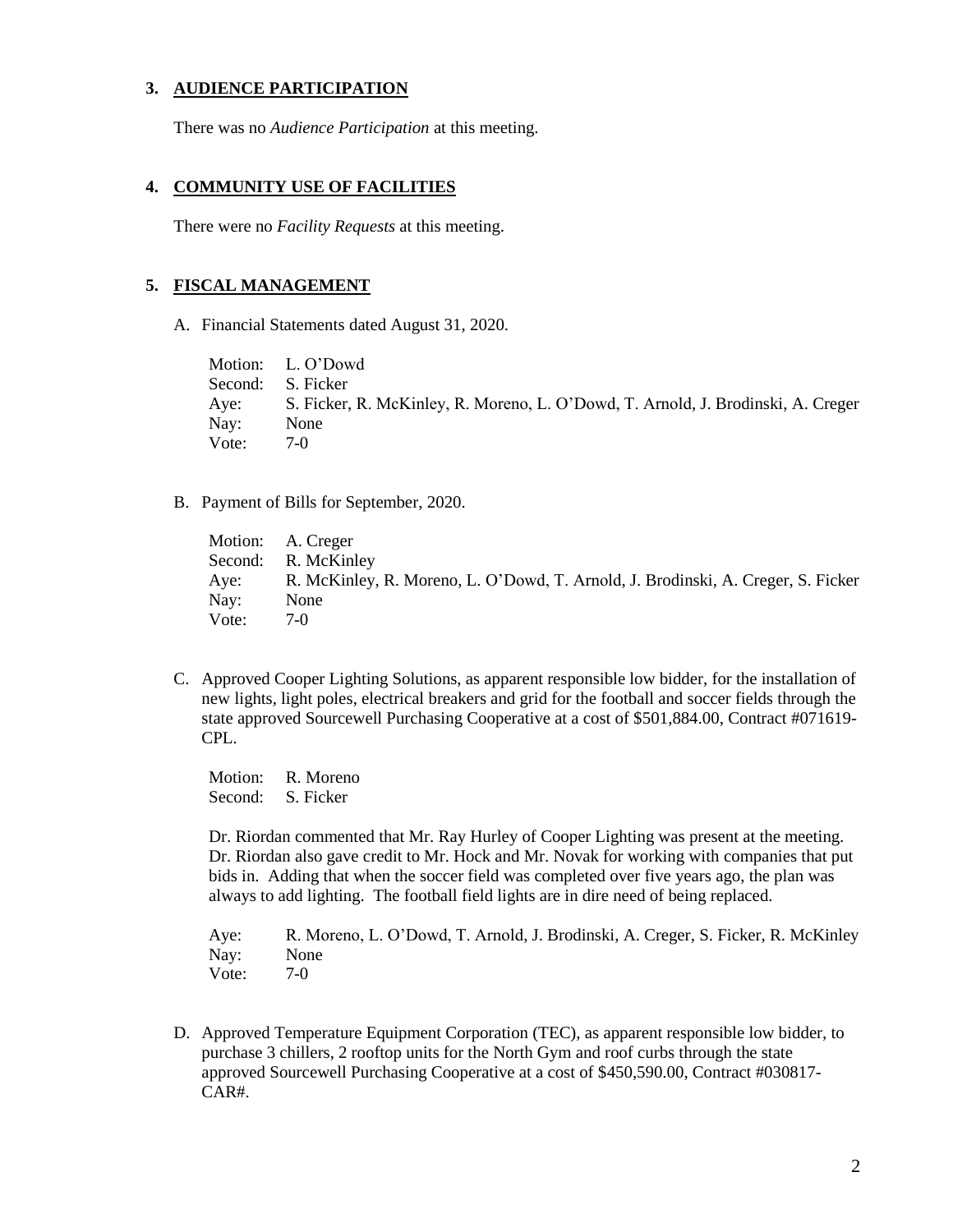Motion: T. Arnold Second: R. McKinley

Dr. Riordan explained that this is the beginning of Phase I of the Life Safety Project for the North Wing. Though not all 3 chillers are for the North Wing. Dr. Riordan again credited the Maintenance leadership team, Mr. Hock, Mr. Appleby, Mr. Bembenek and Mr. Novak, for working with 2 of the largest air conditioning corporations to obtain these competitive bids. This item is for the purchase of the chillers. Further down on the agenda is the motion to bid for installation of the chillers.

Aye: L. O'Dowd, T. Arnold, J. Brodinski, A. Creger, S. Ficker, R. McKinley, R. Moreno Nay: None Vote: 7-0

E. Approved authorization to develop specifications and solicit bids for North Wing roof replacement work.

Motion: S. Ficker Second: R. Moreno

Dr. Riordan explained that this item and the next 3 items are the Life Safety projects as a result of the passed referendum. Bid will come in next week. Goal is to complete the work before winter.

Ms. O'Dowd asked if there is any concern with product shipment due to Covid-19. Dr. Riordan stated that it will not be an issue with the chillers. They have already been told that they will be shipped within the next 10 weeks. Dr. Riordan then asked Mr. Markham if he is aware of the possibility of delays. Mr. Markham responded he does not see shipping as being an issue.

Aye: T. Arnold, J. Brodinski, A. Creger, S. Ficker, R. McKinley, R. Moreno, L. O'Dowd Nay: None Vote: 7-0

F. Approved authorization to develop specifications and solicit bids for North Wing tuckpointing work.

Motion: L. O'Dowd Second: R. McKinley Aye: J. Brodinski, A. Creger, S. Ficker, R. McKinley, R. Moreno, L. O'Dowd, T. Arnold Nay: None Vote: 7-0

G. Approved authorization to develop specifications and solicit bids for the removal of asbestos while doing the roof replacement.

Motion: A. Creger Second: S. Ficker Aye: A. Creger, S. Ficker, R. McKinley, R. Moreno, L. O'Dowd, T. Arnold, J. Brodinski Nay: None Vote: 7-0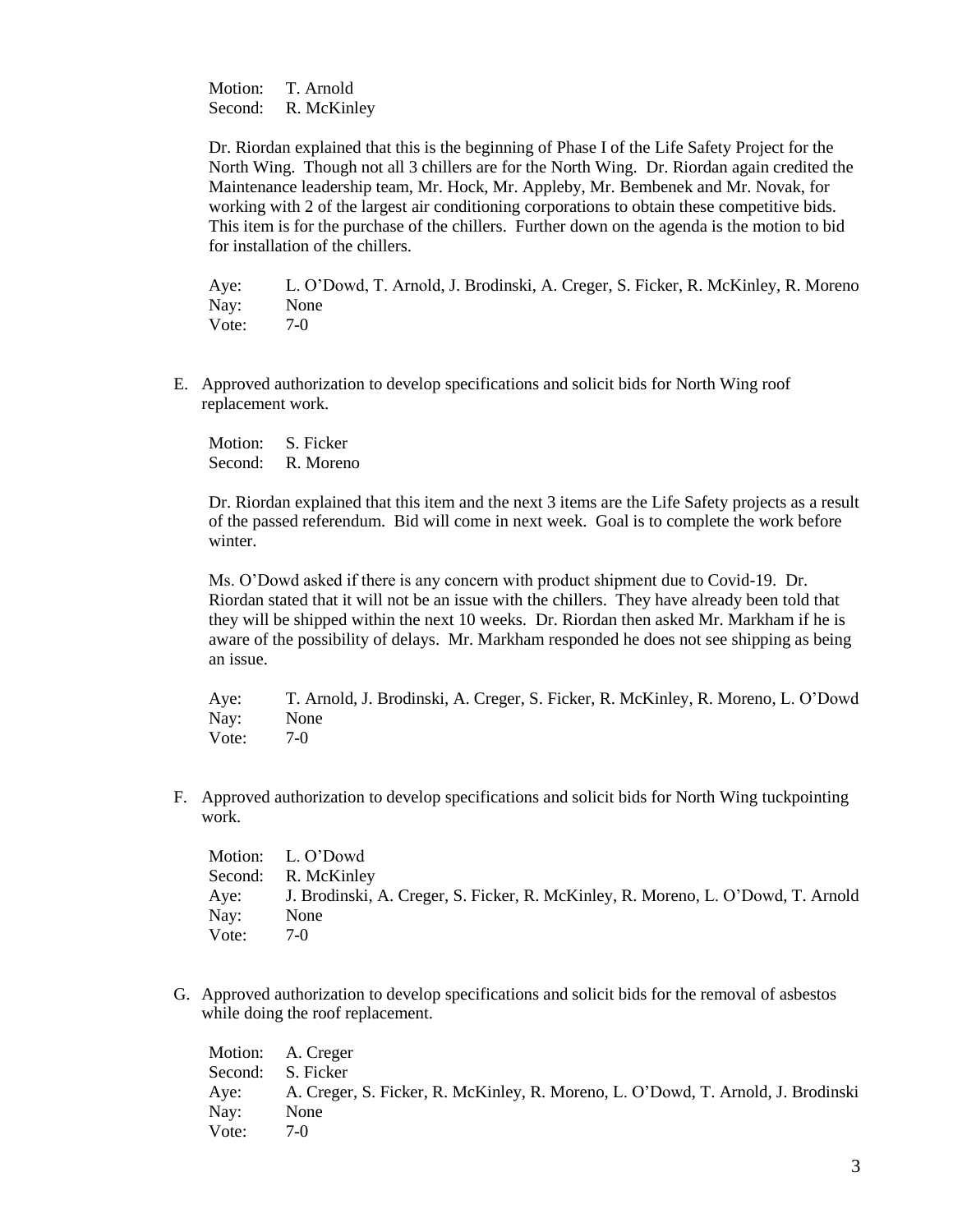H. Approved authorization to develop specifications and solicit bids for the installation of 3 chillers for furnace rooms 1, 4 and 7 and 2 North Gym rooftop units.

Motion: R. Moreno Second: S. Ficker Aye: S. Ficker, R. McKinley, R. Moreno, L. O'Dowd, T. Arnold, J. Brodinski, A. Creger Nay: None Vote: 7-0

## **6. EDUCATIONAL TRAVEL**

There were no *Travel Requests* at this meeting.

## **7. PERSONNEL**

A. Approved request for a leave of absence according to the provisions of the Emergency Paid Sick Leave Act (EPSLA) for Mr. Mark Buckle, Dean, beginning on August 17, 2020 through September 3, 2020.

Motion: L. O'Dowd Second: R. McKinley

Dr. Riordan explained that this item and the next four items are in relation to the Family First Cares Act. An employee is allowed to take days if they have had close contact with someone who tested positive with Covid and the employee is required to quarantine.

Mr. Brodinski asked if the employee has to use their sick or vacation time and who pays for those days taken off. Dr. Riordan responded that they are paid up to a certain amount by law. There are 6 different categories to determine eligibility. An employee is paid up to a certain amount then is able to use their sick/vacation time to receive full pay for days taken. The district pays for the time off taken. This act expires on December 31, 2020 unless the federal government extends it.

Aye: R. McKinley, R. Moreno, L. O'Dowd, T. Arnold, J. Brodinski, A. Creger, S. Ficker Nay: None Vote: 7-0

B. Approved request for an intermittent leave of absence according to the provisions of the Emergency Paid Sick Leave Act (EPSLA) for Ms. Maria Manaves, Teacher, beginning on September 1, 2020 through September 11, 2020.

Motion: S. Ficker Second: R. McKinley

Dr. Riordan clarified that this is an intermittent leave meaning the staff member will not be out every day. Days are taken as needed.

Aye: R. Moreno, L. O'Dowd, T. Arnold, J. Brodinski, A. Creger, S. Ficker, R. McKinley Nay: None Vote: 7-0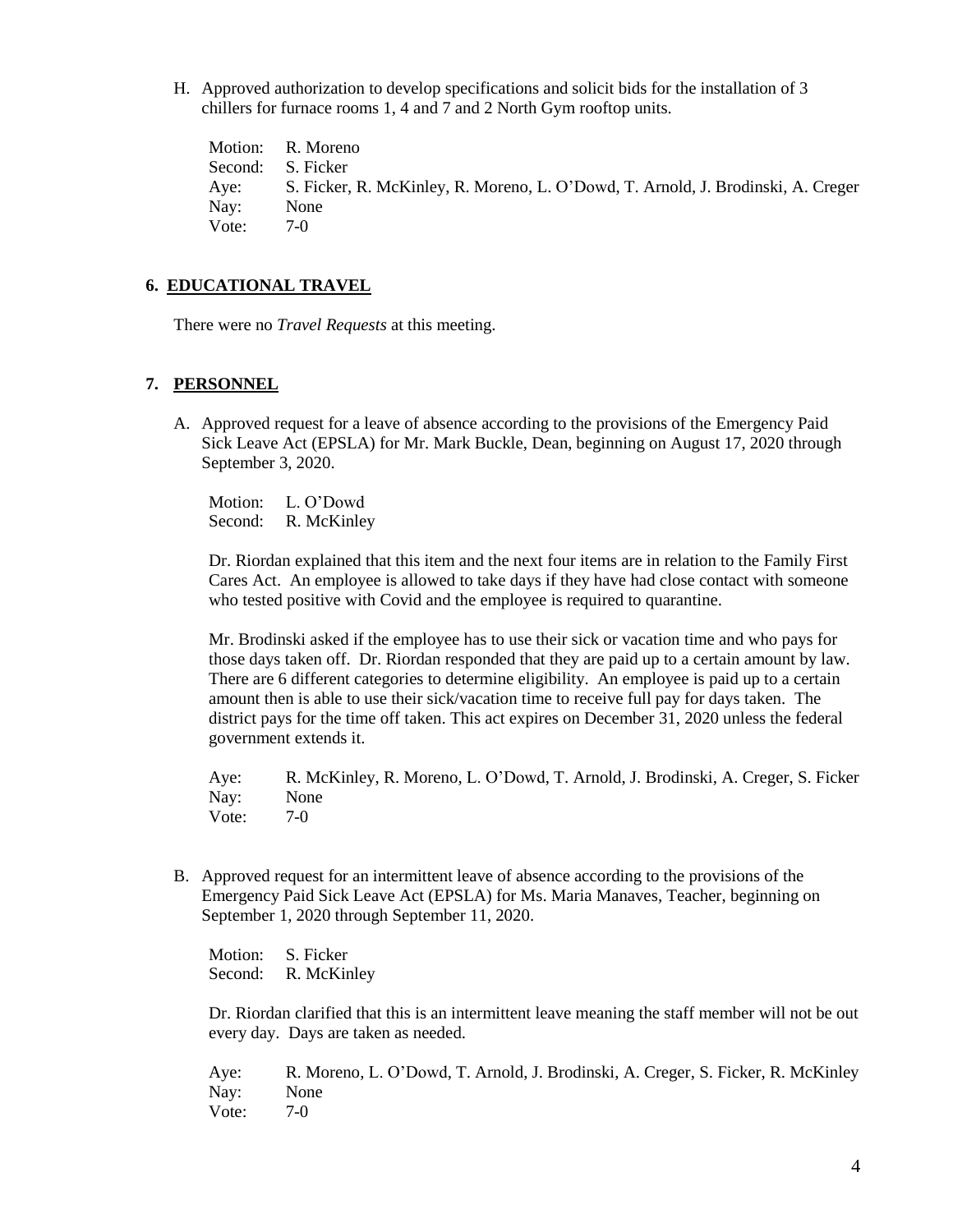C. Approved request for an intermittent leave of absence according to the provisions of the Emergency Paid Sick Leave Act (EPSLA) and the Emergency Family and Medical Leave Expansion Act (EFMLEA) for Ms. Andrea Frausto, Support Staff, beginning on August 26, 2020 through December 31, 2020.

Motion: R. McKinley Second: S. Ficker

Dr. Riordan asked Mr. Novak to assist to explain the details of the 16 weeks. Dr. Riordan began that the EPSLA leave covers the first 10 days. Mr. Novak added that with a regular FMLA an employee is allowed 12 weeks. Being an intermittent leave, all the days will not be taken consecutively so the employee will be able to extend until year end.

Ms. Creger asked what happens to the workflow when the employee is not in the building. Dr. Riordan responded that the other support staff members would assist if the Division Chair needed assistance during the employee's absence.

Mr. Arnold asked what happens if an employee states they are not comfortable coming into the building. Dr. Riordan responded that it is not a valid reason not to come to work and is not one of the criteria covered by the Family Care Act. An employee could apply for an accommodation through the American Disabilities Act. That would require documentation from a doctor with a diagnosis as to why an employee could not be in the building.

Mr. Moreno asked if these employees applied for these leaves did they have a discussion with Mr. Novak and/or Dr. Riordan beforehand. Dr. Riordan responded that each individual spoke with Mr. Novak to determine if their circumstances made them eligible for the leave before the item was placed on the agenda.

Aye: L. O'Dowd, T. Arnold, J. Brodinski, A. Creger, S. Ficker, R. McKinley, R. Moreno Nay: None Vote: 7-0

D. Approved request for a leave of absence according to the provisions of the Emergency Paid Sick Leave Act (EPSLA) for Ms. Loretta Macaulay, Food Service Manager, beginning on August 26, 2020 through September 8, 2020.

Motion: J. Brodinski Second: R. Moreno

Dr. Riordan explained that this employee and the employee for the next item fell into one of the federally approved categories.

Aye: T. Arnold, J. Brodinski, A. Creger, S. Ficker, R. McKinley, R. Moreno, L. O'Dowd

Nay: None Vote: 7-0

E. Approved request for a leave of absence according to the provisions of the Emergency Paid Sick Leave Act (EPSLA) for Ms. Laura Morrissey, Cafeteria Staff, beginning on August 26, 2020 through September 8, 2020.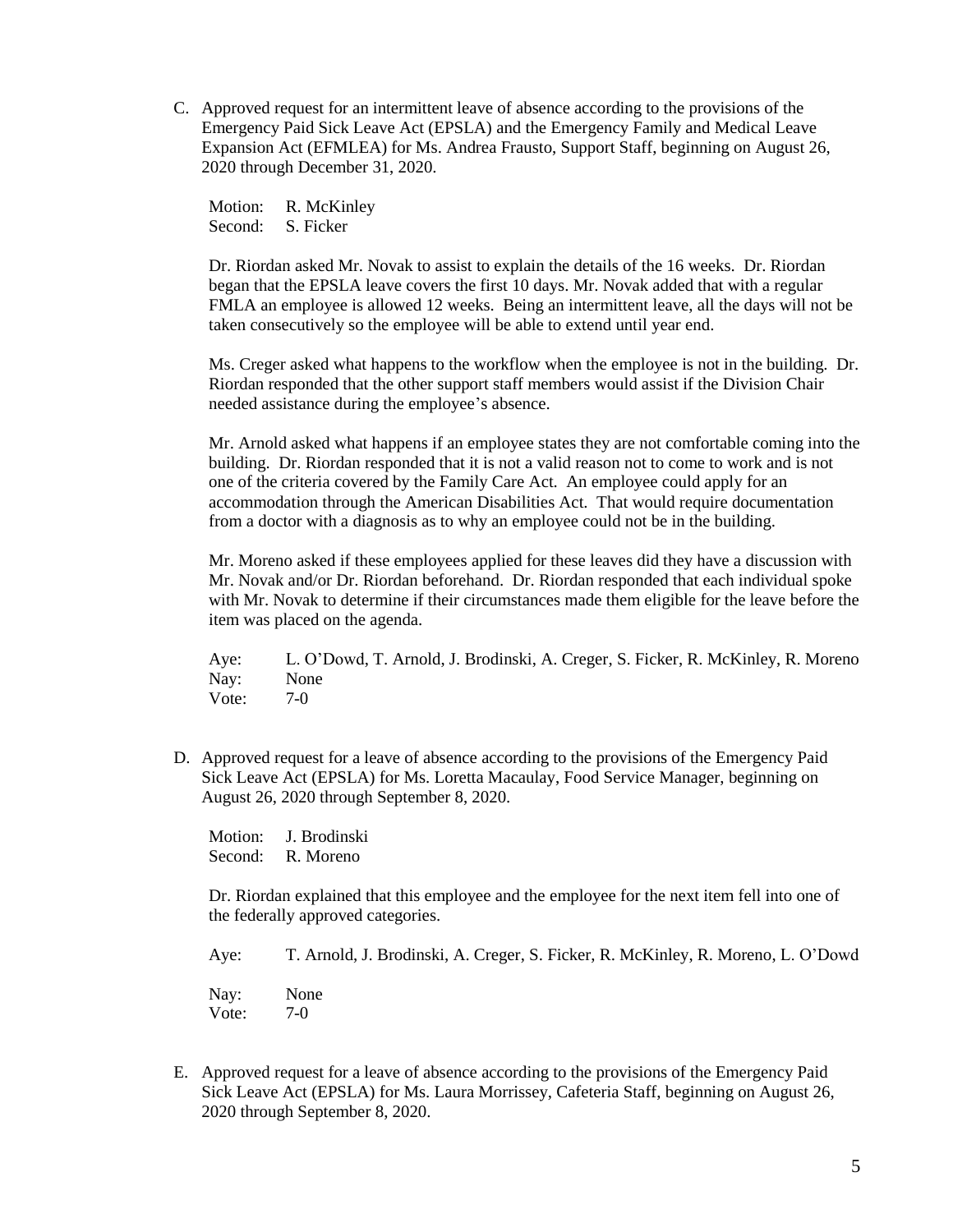Motion: L. O'Dowd Second: R. Moreno Aye: J. Brodinski, A. Creger, S. Ficker, R. McKinley, R. Moreno, L. O'Dowd, T. Arnold Nay: None Vote: 7-0

F. Approved the retirement request of Mr. Richard Nichols, Teacher, effective at the end of the 2023-2024 school year.

Motion: R. Moreno Second: R. McKinley

Dr. Riordan commented that Mr. Nichols is an Industrial Tech teacher as well as a coach. He was the head coach for golf and is currently an assistant coach.

Aye: A. Creger, S. Ficker, R. McKinley, R. Moreno, L. O'Dowd, T. Arnold, J. Brodinski Nay: None Vote: 7-0

G. Approved the retirement request of Ms. Kathryn Ryan, Teacher, effective at the end of the 2023-2024 school year.

Motion: L. O'Dowd Second: R. McKinley

Dr. Riordan stated that Ms. Ryan is also an Industrial Tech teacher and is part of a large group that will be retiring the same year.

Aye: S. Ficker, R. McKinley, R. Moreno, L. O'Dowd, T. Arnold, J. Brodinski, A. Creger Nay: None Vote: 7-0

H. Approved the resignation of Ms. Katherine Glenn, Girls' Swimming and Diving Assistant Coach, effective immediately.

Motion: R. Moreno Second: L. O'Dowd

Dr. Riordan added that Ms. Glenn plans to leave the position for 1 year and will return next school year.

Aye: R. McKinley, R. Moreno, L. O'Dowd, T. Arnold, J. Brodinski, A. Creger, S. Ficker

Nay: None Vote: 7-0

I. Approved the hire of Mr. Charles Manning as Girls' Swimming and Diving Assistant Coach, effective for the 2020-2021 school year.

Motion: R. McKinley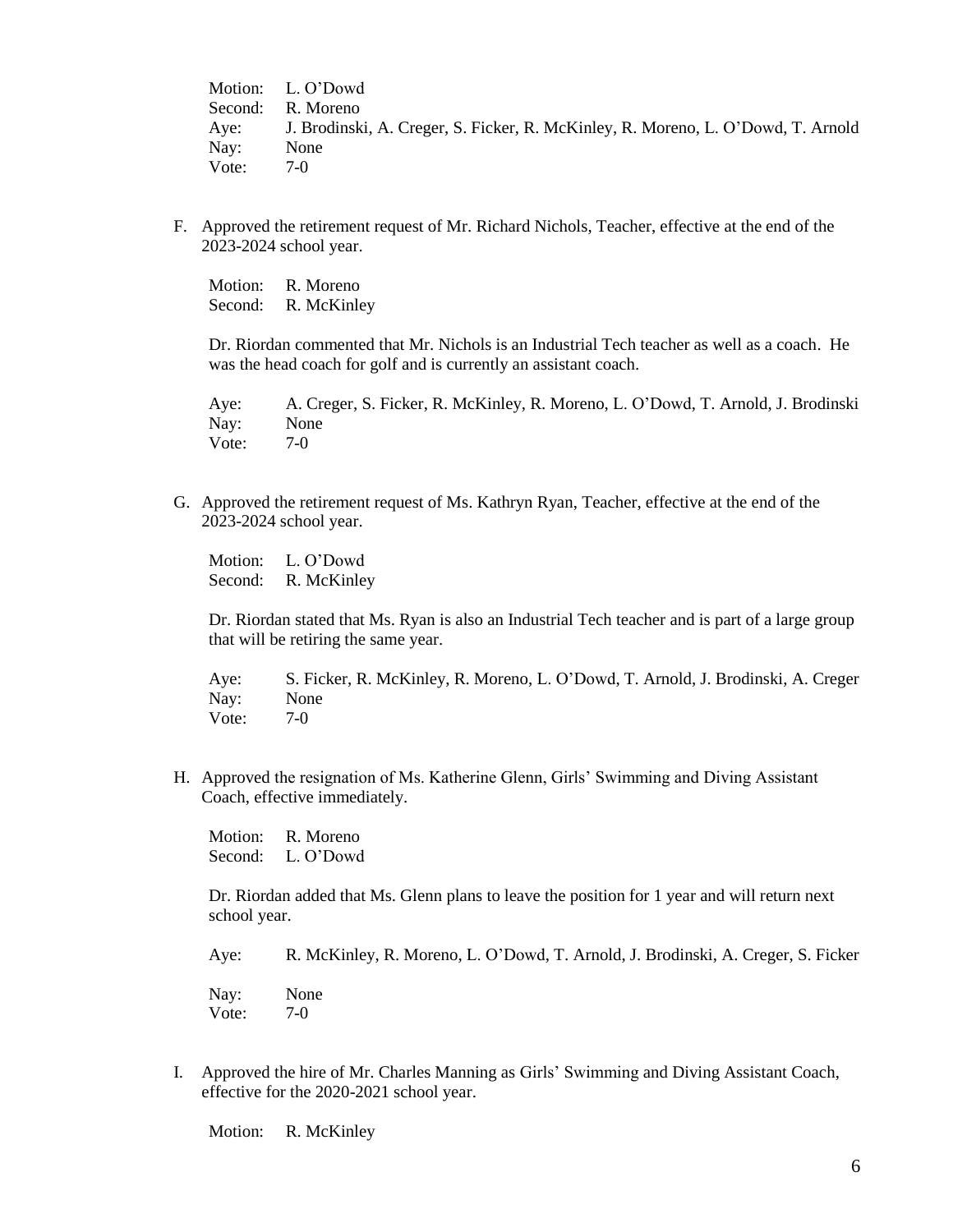Second: S. Ficker Aye: R. Moreno, L. O'Dowd, T. Arnold, J. Brodinski, A. Creger, S. Ficker, R. McKinley Nay: None Vote: 7-0

J. Approved approval of Mr. Anthony Petella, Volunteer Boys' Basketball Coach, effective for the 2020-2021 school year.

Motion: A. Creger Second: S. Ficker

Dr. Riordan explained that Mr. Petella was added prior to the start of the season because the IHSA has approved contact dates for boys' basketball.

Aye: L. O'Dowd, T. Arnold, J. Brodinski, A. Creger, S. Ficker, R. McKinley, R. Moreno Nay: None Vote: 7-0

K. Approved the approval of Mr. Michael Hock, Director of Buildings & Grounds, to receive a stipend for additional responsibilities as part of the Construction Management team related to Phase I of the Capital Project.

Motion: R. McKinley Second: R. Moreno

Dr. Riordan explained that the decision was made not to hire a Construction Management Firm. The maintenance leadership is equipped to handle these jobs. These are things that they do on a regular basis. Going this route will save the district time and money. These individuals work for Reavis so the will continue to do what is in the best interest of the district.

Aye: T. Arnold, J. Brodinski, A. Creger, S. Ficker, R. McKinley, R. Moreno, L. O'Dowd Nay: None Vote: 7-0

L. Approved the approval of Mr. Mark Appleby, Director of Transportation & Operations, to receive a stipend for additional responsibilities as part of the Construction Management team related to Phase I of the Capital Project.

| Motion: R. McKinley                                                                   |
|---------------------------------------------------------------------------------------|
| Second: R. Moreno                                                                     |
| Aye: J. Brodinski, A. Creger, S. Ficker, R. McKinley, R. Moreno, L. O'Dowd, T. Arnold |
| None                                                                                  |
| $7-0$                                                                                 |
|                                                                                       |

M. Approved the approval of Mr. Brian Bembenek, 2<sup>nd</sup> Shift Maintenance & Security Supervisor, to receive a stipend for additional responsibilities as part of the Construction Management team related to Phase I of the Capital Project.

Motion: R. McKinley Second: R. Moreno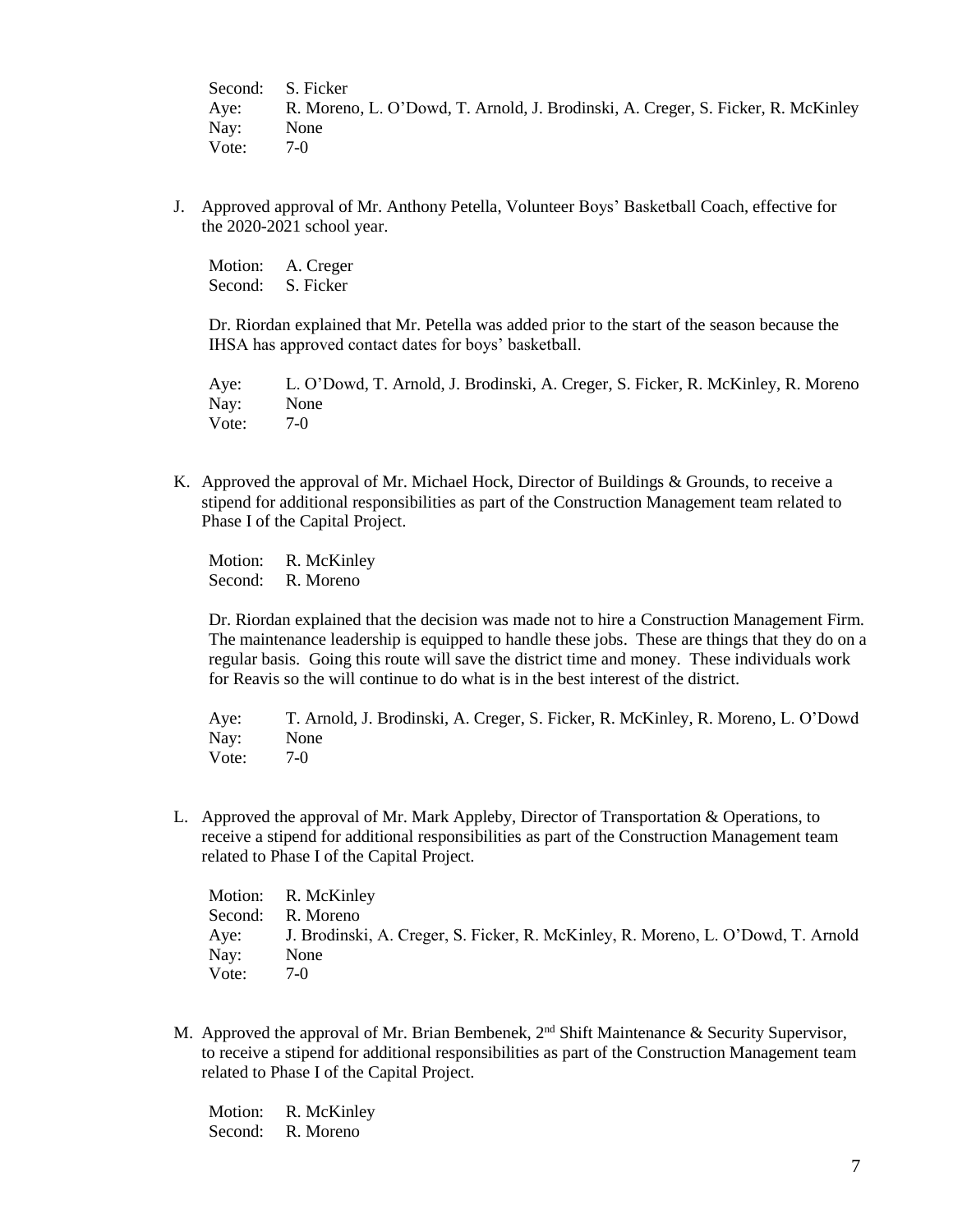Aye: A. Creger, S. Ficker, R. McKinley, R. Moreno, L. O'Dowd, T. Arnold, J. Brodinski Nay: None Vote: 7-0

N. Approved the approval of Mr. Eric Novak, Chief School Business Official, to receive a stipend for additional responsibilities as part of the Construction Management team related to Phase I of the Capital Project.

Motion: R. Moreno Second: T. Arnold

Dr. Riordan explained that Mr. Novak will have a number of new roles to ensure the projects stay on track. Adding that the entire package of all 4 individuals is still under \$80,000. If a construction management team was hired the cost would have exceeded \$300,000.00.

Aye: S. Ficker, R. McKinley, R. Moreno, L. O'Dowd, T. Arnold, J. Brodinski, A. Creger Nay: None Vote: 7-0

O. Approved the approval of Ms. Abigail Sanchez, Assistant Food Service Manager, effective August 3, 2020.

Motion: J. Brodinski Second: R. McKinley

Dr. Riordan explained that Ms. Sanchez has been at Reavis for a number of years. Adding that during the stay at home order, Ms. Sanchez along with Ms. Macaulay were here every day to ensure food was supplied to community members in need. Ms. Sanchez has really stepped in when needed so the time seemed appropriate to give her a title and the responsibility that comes along with it.

Aye: R. McKinley, R. Moreno, L. O'Dowd, T. Arnold, J. Brodinski, A. Creger, S. Ficker Nay: None Vote: 7-0

## **8. OLD BUSINESS**

There was no *Old Business* discussed at this meeting.

## **9. NEW BUSINESS**

A. Approve the Memorandum of Understanding to the current Collective Bargaining Agreement between the Board of Education of Reavis High School District No. 220 and the Reavis High School Support Staff Council - Local 943, IFT-AFT/AFL-CIO.

Motion: R. Moreno Second: S. Ficker

Dr. Riordan explained this is similar to the memorandum approved last month for the teachers. Support staff will be granted 12 additional sick days.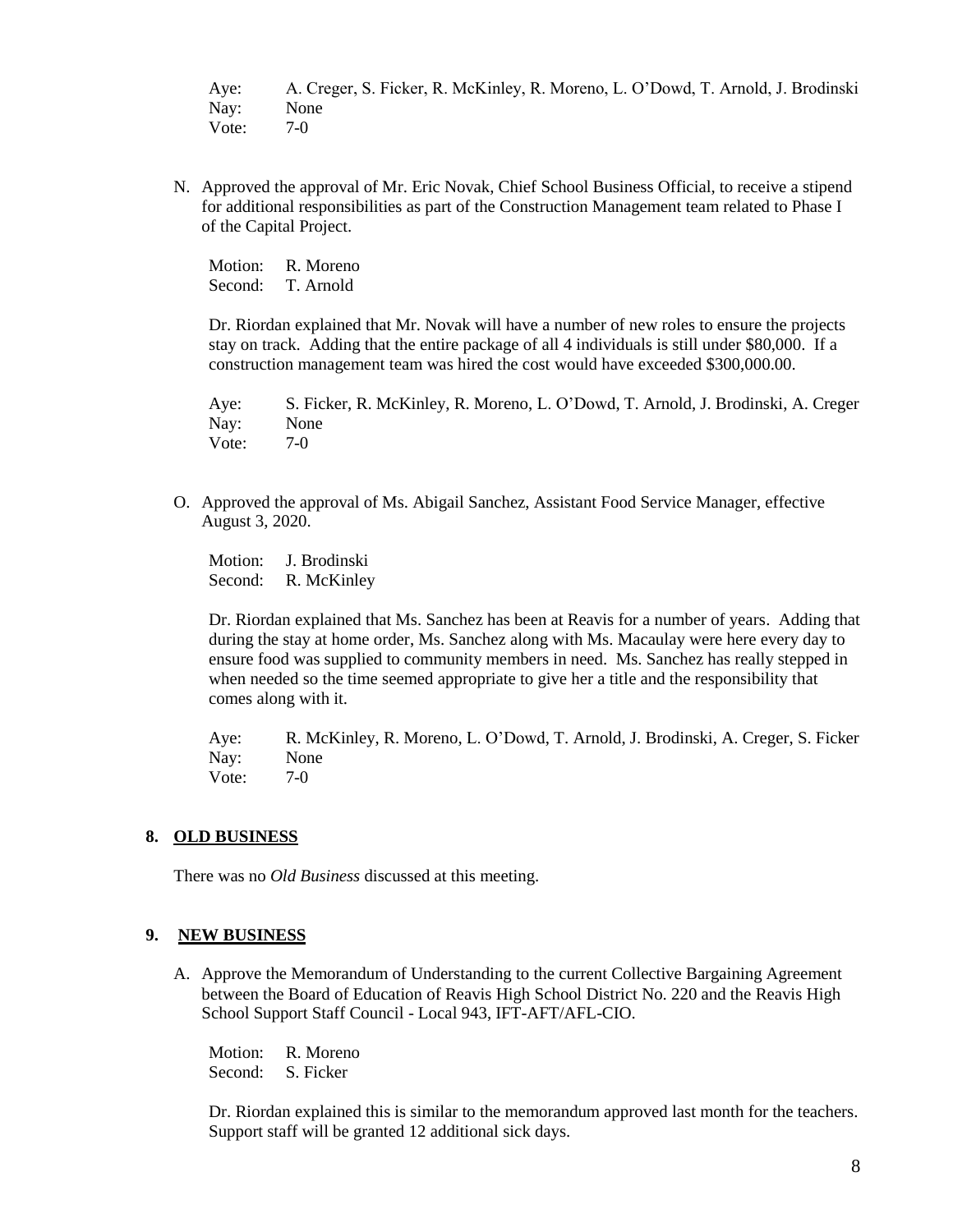Aye: R. Moreno, L. O'Dowd, T. Arnold, J. Brodinski, A. Creger, S. Ficker, R. McKinley Nay: None<br>Vote: 7-0 Vote:

B. Scheduled a Special Board Meeting to approve bids for North Wing roofing, tuckpointing and asbestos removal.

Motion: S. Ficker Second: T. Arnold

It was decided to hold the Special Board Meeting meeting on Tuesday, September 22, 2020, 6:00 p.m.

Aye: L. O'Dowd, T. Arnold, J. Brodinski, A. Creger, S. Ficker, R. McKinley, R. Moreno Nay: None Vote: 7-0

- C. Approved the sale for fair market value, trade-in or salvage of the two following school buses.
	- 2002 GMC Bus VIN #1GDL7T1E92J509811
	- 2002 GMC Bus VIN #1GDL7T1E22J516177

Motion: L. O'Dowd Second: A. Creger

Dr. Riordan explained that in the past Reavis purchased the busses then leasing began. These 2 busses now have too much work to be done to have them safely on the road. They have not been driven for the past few years.

Aye: T. Arnold, J. Brodinski, A. Creger, S. Ficker, R. McKinley, R. Moreno, L. O'Dowd Nay: None Vote: 7-0

## **10. CATEGORICAL REPORTS**

- A. Student Reports No Report
- B. Administration –

Principal's Report

Students are starting week four of remote learning. I have attended class in every department/subject and continue to use my observations to facilitate conversations with teachers and administrators on student learning in a virtual classroom. Some teachers have requested I follow-up with them and provide feedback which I am happy to share. Our PLC Coaching Cadre has begun their work with PLC Teams--we have 34 teams active this fall. Our DCs have completed a thorough audit of all course syllabi to support conversations related to grading and assessment which is tied to our PLC goals.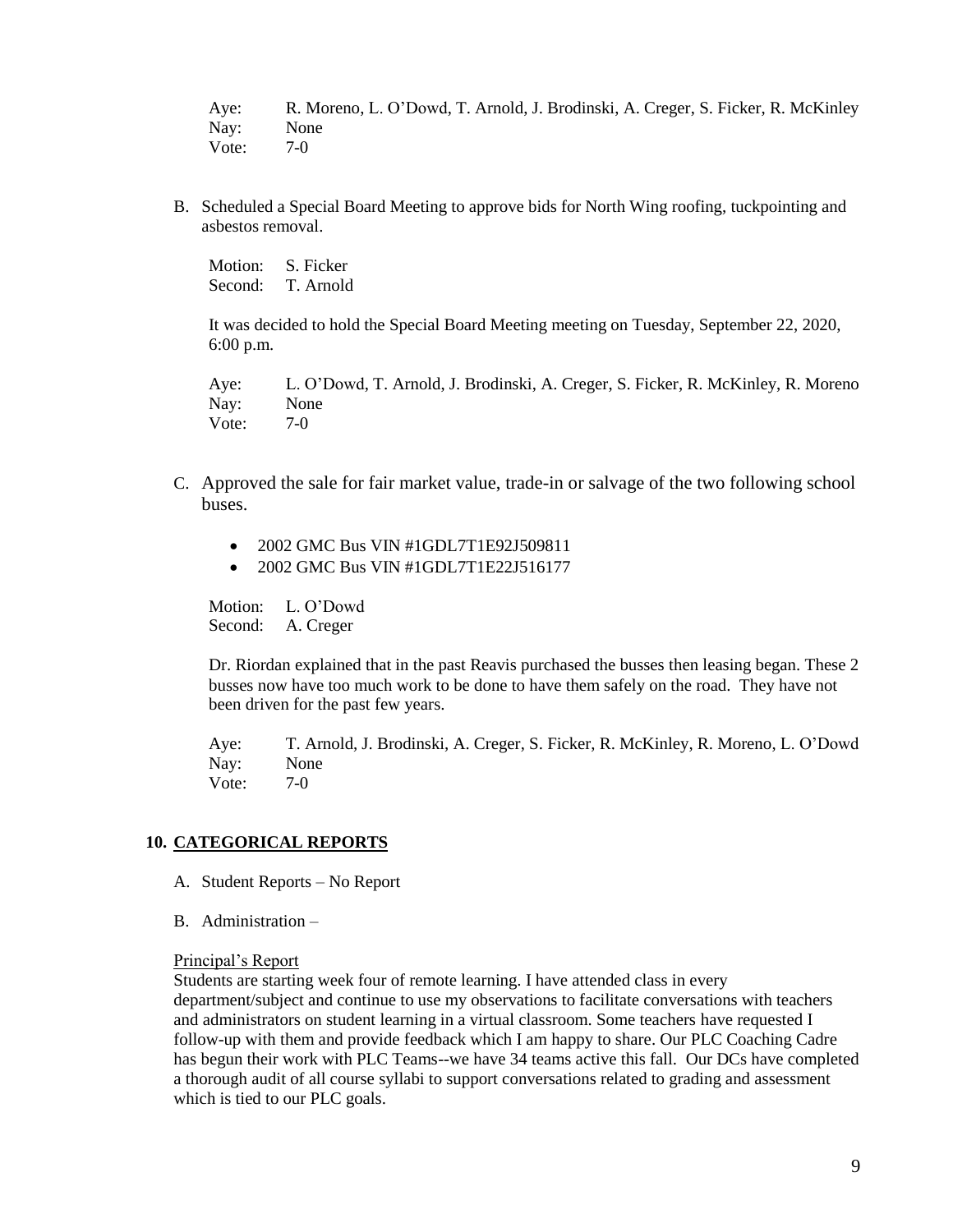#### Curriculum

The Title Grant for FY 20 has been put to rest, and the FY21 Grant has been approved, although we await the final allotment and rollover. The SAT is October 14th for all members of the Class of 2021. We will cancel I&E time that day and bring our seniors into socially distant SAT rooms. Our mini-conference on Curriculum, Instruction, and Assessment will take place on 9/30 and feature Solution Tree's Anthony Reibel from Stevenson High School as a keynote speaker. We will also offer 12 different breakout sessions for teachers to choose, from PD on technology to meeting the needs of ELL learners, to roundtables on topics like AP, standards-based grading, and retake policies. This is in addition to the GIFT and PD sessions that we have offered each week and have been attended by the majority of our staff.

#### IT

Communications project update: IP phones are now operational. Classroom speakers and clocks are installed and in the process of being configured. Hallway clocks will be installed over the next two weeks and our techs will be running cable for these clocks.

Reavis recently purchased an Educational Account with Zoom to assist teachers with the classroom management and attendance portions of virtual meetings with students. We have experienced some issues with non-Reavis students entering virtual classes with the intention to disrupt the lesson. After all of our students are migrated to the new platform, they will be required to use their Reavis account to sign-in to meetings, thus allowing us to better monitor student behavior.

#### **Athletics**

We are having a successful start to the fall season. Boys and Girls Golf & Cross Country, Girls Tennis, and Girls Swimming have great numbers out for their individual teams. Our fall teams have been doing virtual meets vs. conference schools, as well as inter-squad events to keep the competition going. Our student athletes and their coaches have remained positive and have been so flexible and understanding during this time, and they deserve to be recognized for their terrific efforts!

We have rolled out a new program in our Athletic Department called 8 to 18! This program will allow us to go completely digital for forms like physicals, code of conducts, waivers, forms, etc. It also allows us to communicate news to parents and students directly through the site. The biggest plus to this system is that all of our athletes must register on the website prior to trying out for a team allowing our athletic department to verify updated physicals and eligibility for the season. Thank you to our new administrative assistant- Maureen Hernandez for the many hours she put in training and assisting our coaches with the new product! She is off to a great start in our athletic office!

#### Activities

We held a  $9/11$  live stream tribute that recognized tenure awards recipients, faculty members Dennis Brumirski, Meg Madera, Mary Claire Ahern, Katrina Arnold, and Bill Lauer). We also recognized National Board Certified Teacher Stacie Scheiner, and revealed our 2020 yearbook, and dedicated it to Don Erickson. Special kudos to Lindsay Slade, yearbook sponsor, for getting the yearbook done in a pandemic. Earlier today we had yearbook pickup for all classes including the Class of 2020. Any student who was unable to attend can contact the activities office to pick it up.

## SSD

The Deans are actively calling/emailing students, parents and holding on campus meetings for most severe cases. We are averaging 82% of our student body logging in daily. The reasons for not attending school include WiFi, work, travel, and students oversleeping. Our major behavioral issue is "*zoom bombing"; students yelling, making inappropriate comments, playing inappropriate music, etc.* Counselors are helping our students stay informed by producing RAMCASTS which are located on our website. The Counseling team is producing a recorded presentation for our "annual"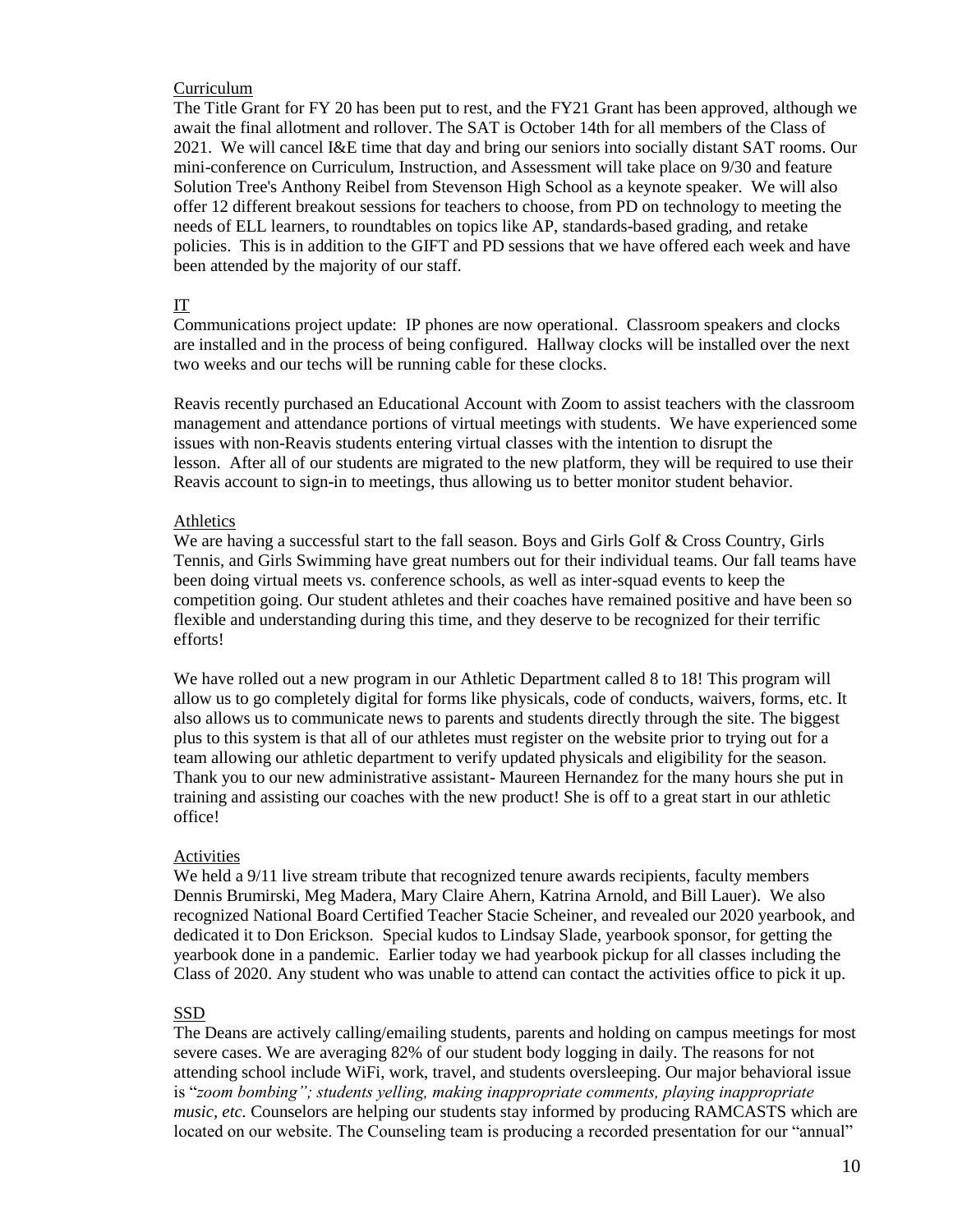Senior parent night meeting which will be released on 9/30. The Behavioral Health Team has developed in-service/GIFT sessions for our faculty and students focusing on reducing stress, mindfulness, and relaxation. Finally, our Nurse continues to attend webinars to stay up to date with IDPH guidelines and COVID related information.

Dr. Riordan thanked Principal Schultz for her dedication to our students, teachers and school.

Mr. Novak shared that by October  $1<sup>st</sup>$  school districts are required to post on the website IMRF employees with compensation exceeding \$75,000 and a separate report of teacher/administrator's compensation.

Mr. Novak also updated on the tax collection. Cook County extended the deadline for the 2<sup>nd</sup> property tax payment to October 1<sup>st</sup>. At this time last year, 89% of the 2<sup>nd</sup> tax payment had been collected. At this point this year, 76% has been collected. That 13% difference makes up \$1.5 million. Mr. Novak is not alarmed yet by those numbers since the deadline has not passed yet. He will update the board further at the October board meeting. Dr. Riordan commented that himself and Mr. Novak discuss the budget daily if not weekly. At this time, there has not been an increase in families requesting assistance to pay fees. Dr. Riordan is confident that marks will be hit in regards to revenue it will just be delayed in comparison to years past.

Dr. Riordan thanked the Board for their leadership and trust in the entire school to navigate during this unprecedented time. Dr. Riordan also thanked the entire support staff stating that the school could not have opened without everyone on board. The maintenance staff was ready to keep the building clean and even though the students are not here every day they are still keeping the building ready to be opened for students at a moment's notice. The teachers have really stepped up and are doing the best they can. Dr. Riordan also thanked the Stickney Township Public Health District adding that they are a great asset to have in the community. They are doing a great job communicating.

In regards to remote learning, Dr. Riordan stated that it is going as best as it can under these circumstances. It is much better than it was in the spring. There is talk on a regular basis of when students can return to the building. Although a date has not been set, plans are continuing. A survey will be sent this Friday to parents and students to gauge what is being done well and where are the struggles. Also, in the survey, will be questions regarding shifting to a hybrid model. Remote learning will remain in place for the next 3-4 weeks but if things continue to level out transitioning to the hybrid model mid-October is a possibility. That information will be shared 1-2 weeks in advance to allow people to plan.

- C. Teachers Union No Report
- A. Support Staff Union No Report
- B. Maintenance Union No Report
- C. Board Reports No Report

## **11. CLOSED SESSION**

Enter into Executive Session pursuant to the Open Meetings Act, 5 ILCS 120/2, to consider the appointment, employment, compensation, dismissal or evaluation of personnel, contract negotiations, possible or imminent litigation, resident delegate concern, student disciplinary issues, and held recommendations with any required action taken in open session.